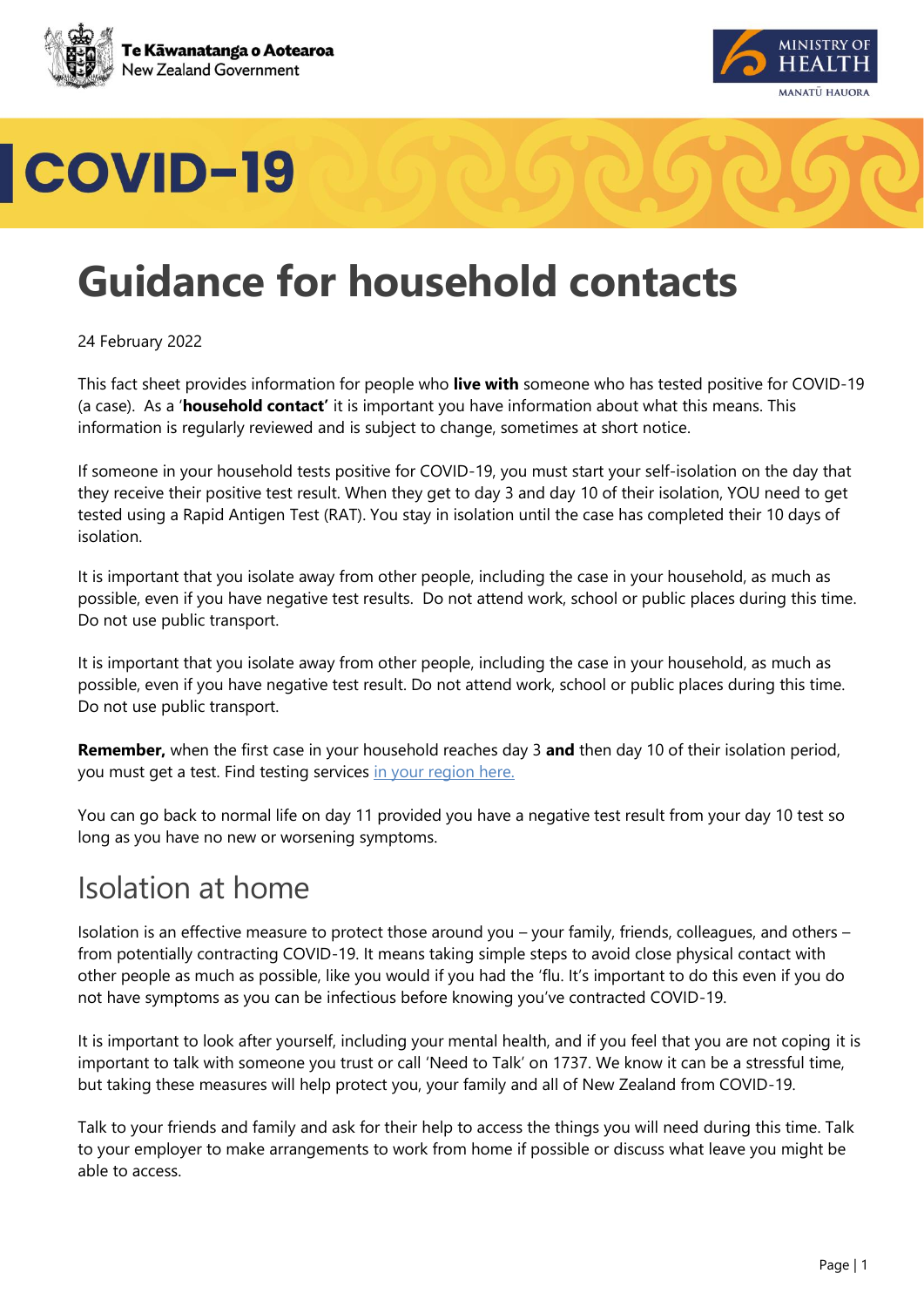# If you develop symptoms

Many people who have had close contact with someone confirmed as having COVID-19 do not become ill, but it is important to take note of any relevant symptoms.

Common symptoms of COVID-19 are like those found with illnesses such as a cold or the 'flu. You may have one or more of the following:

- new or worsening cough
- sneezing and runny nose
- high temperature
- temporary loss of smell or altered sense of taste
- sore throat
- shortness of breath

Less common COVID-19 symptoms may include diarrhoea, headache, muscle aches, nausea, vomiting, malaise, chest pain, abdominal pain or confusion/irritability.

Shortness of breath, or trouble breathing, is a sign of possible pneumonia so you should call 111 and tell them that you live with someone who has COVID-19.

**If you are at home** and develop any of these symptoms, you should take a further RAT. You and all members of your household should not leave home until you have taken this test and tested negative.

If your symptoms worsen and you need to seek medical care, call Healthline (for free) on 0800 358 5453, your doctor or an after-hours clinic for advice. Before seeking care, **always** call ahead and tell the health care professional that you live with someone who is positive for COVID-19. This will help them take steps to keep you and other people safe. Clean your hands with hand sanitiser and put on a face mask before you enter any healthcare facility.

### Advice about self-isolating at home

Self-isolating and keeping away from other people can present its challenges, but there are things you can do to make your time in isolation easier.

#### **What to do:**

- Do keep in touch with friends and family over the phone or internet, but don't have physical contact with anyone who isn't isolating with you.
- Do ask friends or family to drop off anything you need or order supplies online, where possible. Make sure any deliveries are left outside your home for you to collect. Many New Zealand companies are now offering a 'contactless' delivery option, where they notify you when they have delivered your order but remain nearby to ensure you receive it.
- Wash your own dishes thoroughly with detergent and water or place them in a dishwasher for cleaning.
- Physical exercise is good for your wellbeing. Look for online classes or courses to help you exercise in your home. You can leave home to do outdoor exercise in your neighbourhood (but not at a shared exercise facility, such as a swimming pool or gym) and you must still stay at least 1.5 metres distance from other people.
- You can continue to live with others in your household during this time, but you need to avoid close contact with them by limiting any situations where you have face-to-face contact closer than 2 metres.
- Clean your hands and cough or sneeze into your shoulder or elbow.

#### **What not to do:**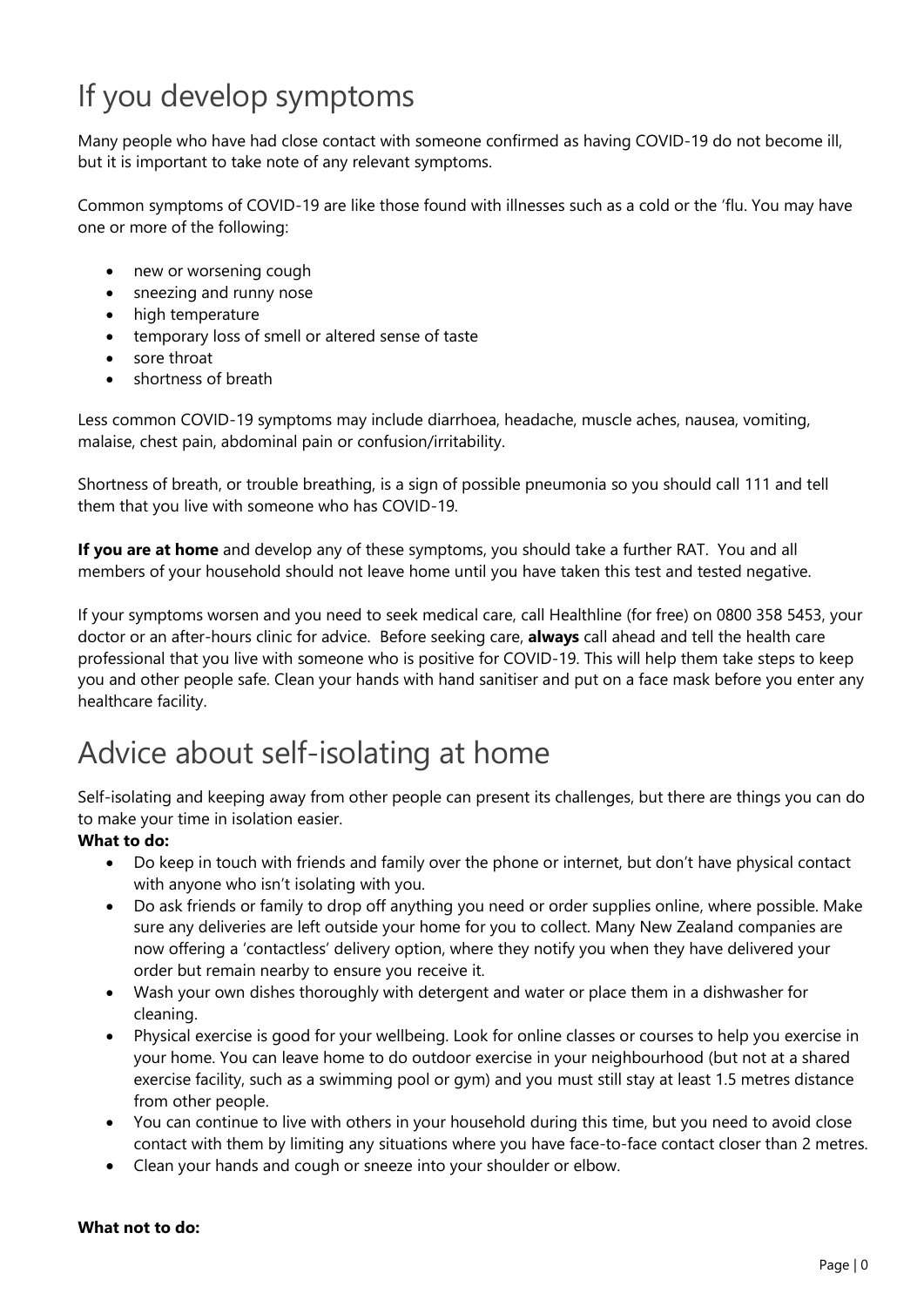- Don't have any visitors in your home. This includes tradespeople unless it is an emergency.
- Don't share dishes, drinking glasses, cups or eating utensils (including cups and glasses in the bathroom and bedroom) with others in your household.
- Don't share food and drinks or prepare food for others.
- Don't share personal items such as beds, linen, towels and washcloths.
- Don't use public transport, taxis or similar transport methods during your isolation period.

#### **Leaving your place of self-isolation**

Provided you wear a face covering at all times (except when exercising) you are permitted to leave home for the following reasons:

- for medical examination and testing that you require as a close contact; or
- to access an essential health service for treatment that cannot be deferred until after your selfisolation; or
- to attend any court, tribunal, New Zealand Parole Board hearing, or other judicial institution that you are required to attend; or
- if you need to leave to move to another place to protect your own or another person's life, health, or safety; or
- to visit a dying relative who is not expected to live beyond your isolation period; or
- to visit the body of a relative before a funeral or tangihanga, if you will not be able to visit the body after your period of self-isolation.

#### Critical workers who are household contacts

If you are a household contact and you work for a [critical service](https://www.health.govt.nz/covid-19-novel-coronavirus/covid-19-health-advice-public/assessment-and-testing-covid-19/rapid-antigen-testing#critical) and you are vaccinated and asymptomatic, you may be able to continue to work through the [Close Contact Exemption Scheme.](https://www.business.govt.nz/covid-19/close-contact-exemption-scheme/#e-29078)

If you work alone (including travel to and from work) and are a household contact, are not in a customer or public facing role, you can continue to work in a [Bubble-of-One.](https://www.business.govt.nz/covid-19/close-contact-exemption-scheme/)

### Personal care

Wash your hands often and thoroughly with soap and water for at least 20 seconds, making sure you dry them thoroughly. Do not share your towel with anyone else in the household. You can also use hand sanitiser (containing at least 60 percent alcohol) if soap and water are not available and if your hands are not visibly dirty. If using hand sanitiser, cover all surfaces of your hands and rub them together until they feel dry. Avoid touching your eyes, nose and mouth with unwashed hands. The same hand hygiene should apply to all household members.

For more detailed instructions see the **[Cleaning your hands learning module.](http://www.learnonline.health.nz/course/view.php?id=400)**

Cover your mouth and nose with a tissue, your sleeve or elbow when you cough or sneeze. Throw used tissues in a rubbish bin and immediately wash your hands with soap and water for at least 20 seconds, making sure you dry them thoroughly, or use hand sanitiser.

#### Keep your home or accommodation clean and ventilated

If you are isolating at home, you should not share a bed or a room with others during your isolation period. Minimise the time you spend in shared spaces such as bathrooms, kitchens and sitting rooms as much as possible and keep shared spaces well ventilated. Clean surfaces like kitchen benches and sink tops after you use them and try to avoid touching them after you have cleaned them.

If you share a kitchen with others, avoid using it while others are present. Take your meals back to your room to eat. It may be easier for someone else in your household to prepare your food so you can avoid the kitchen area. If you have one, use a dishwasher to clean and dry your used crockery and cutlery. If this is not possible,